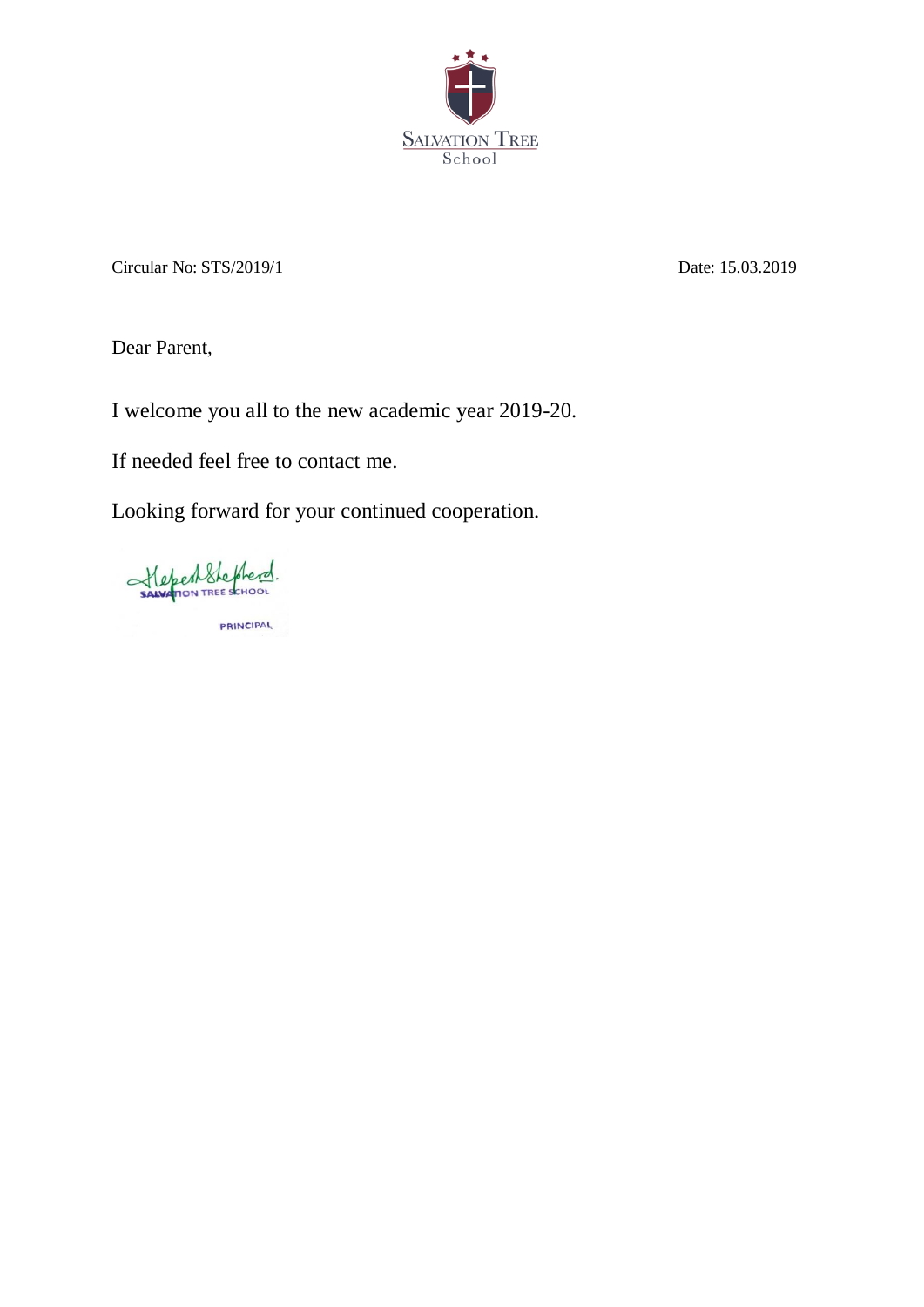

Circular No: STS/2019/2 Date: 10.08.2019

The school shall remain closed on 12 Aug, 2019 (Monday) on account of Eid-Ul-Adha.

Stepenthepherd.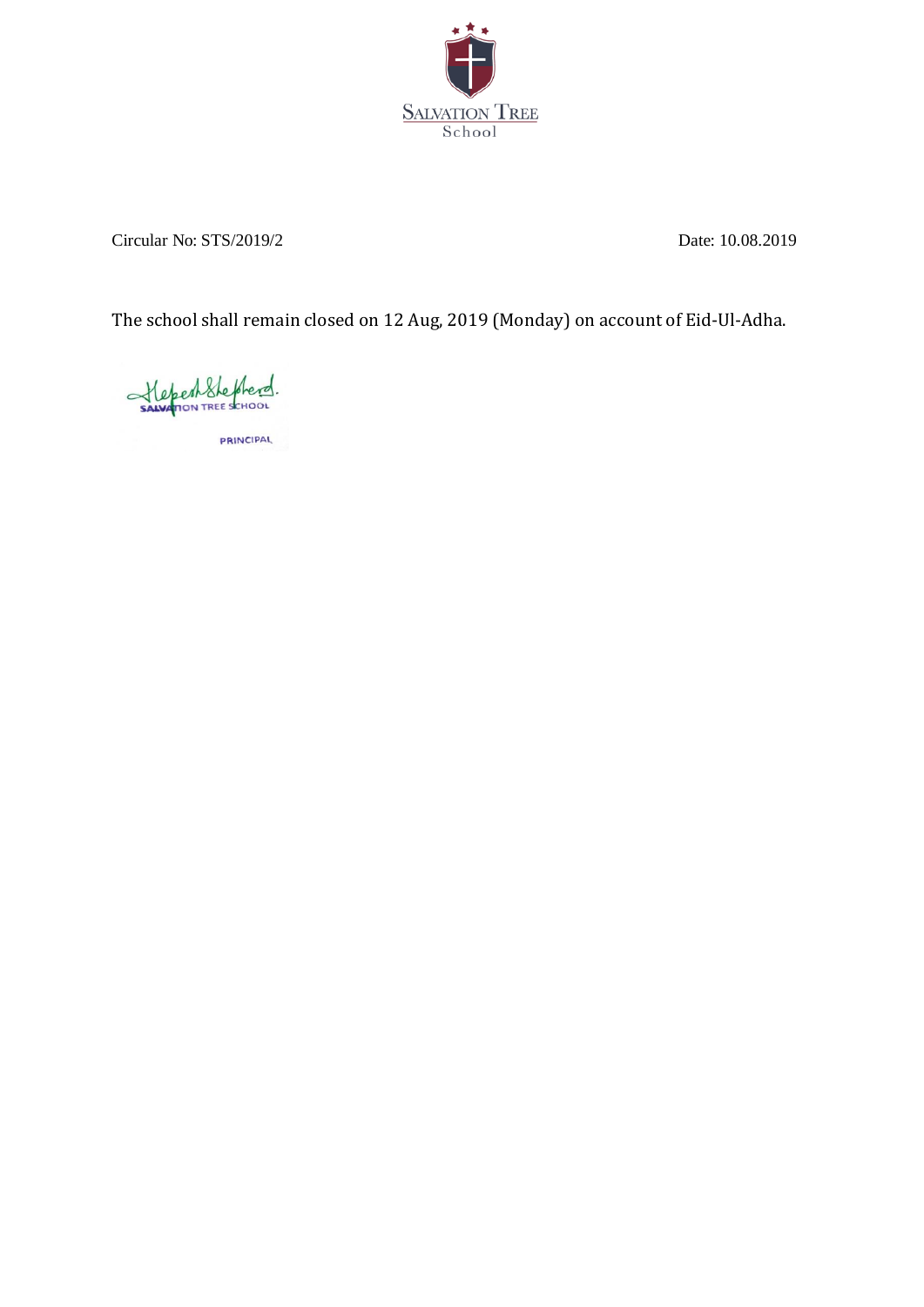

Circular No: STS/2019/3 Date: 20.08.2019

Dear Parent,

The school shall remain closed on 23 Aug, 2019 (Friday) on account of Janmashtami.

Stepenthepherd. **PRINCIPAL**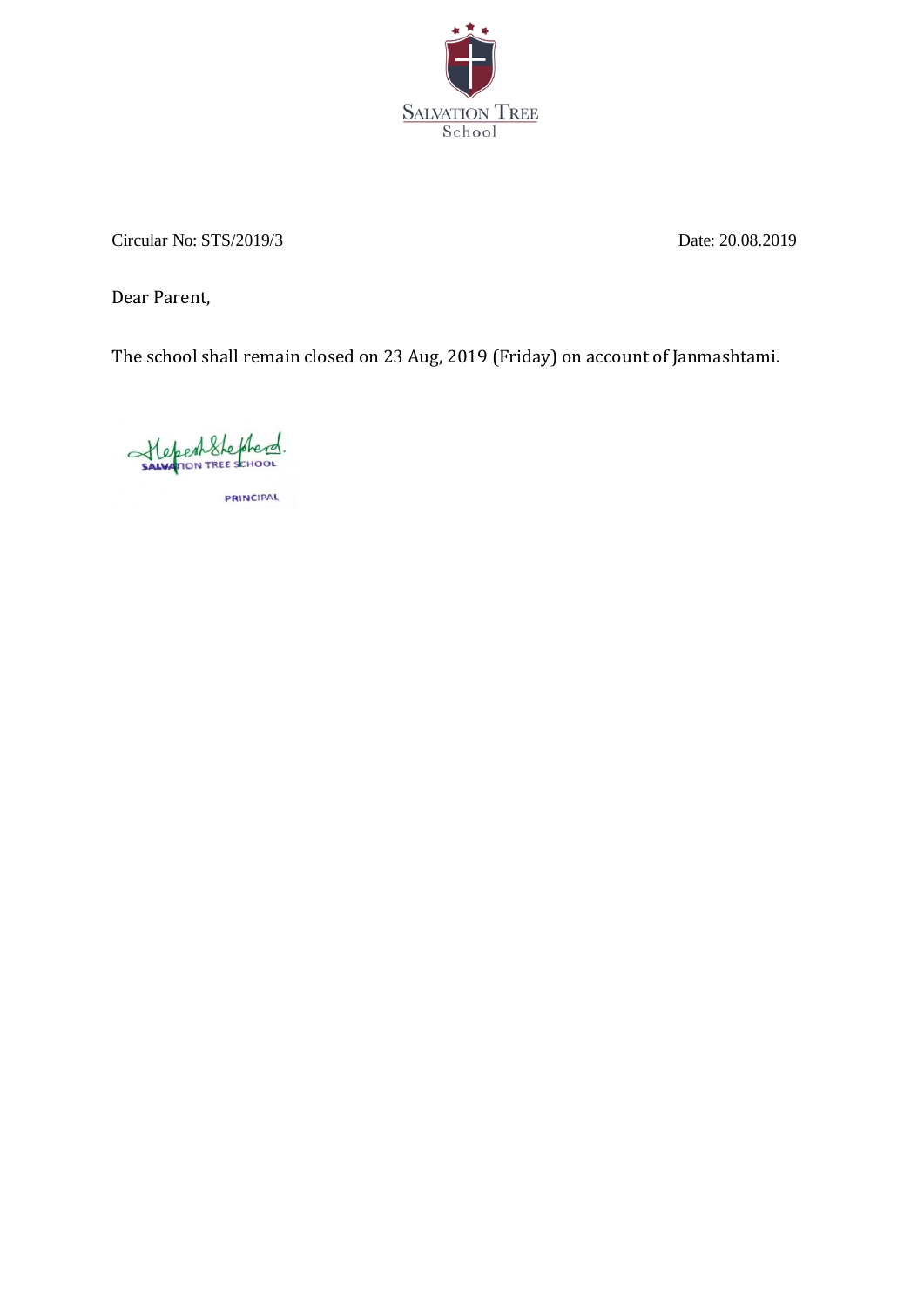

Circular No: STS/Aug-2019/4 Date: 25.08.2019

Dear Parent,

The next PTM of the academic session 2019-20 is scheduled on 31/08/2019, Saturday. Timing -9:00am to 12:00 pm.

Kindly make yourself Available for the same.

Thanks and regards.

StepenShepherd.

**PRINCIPAL**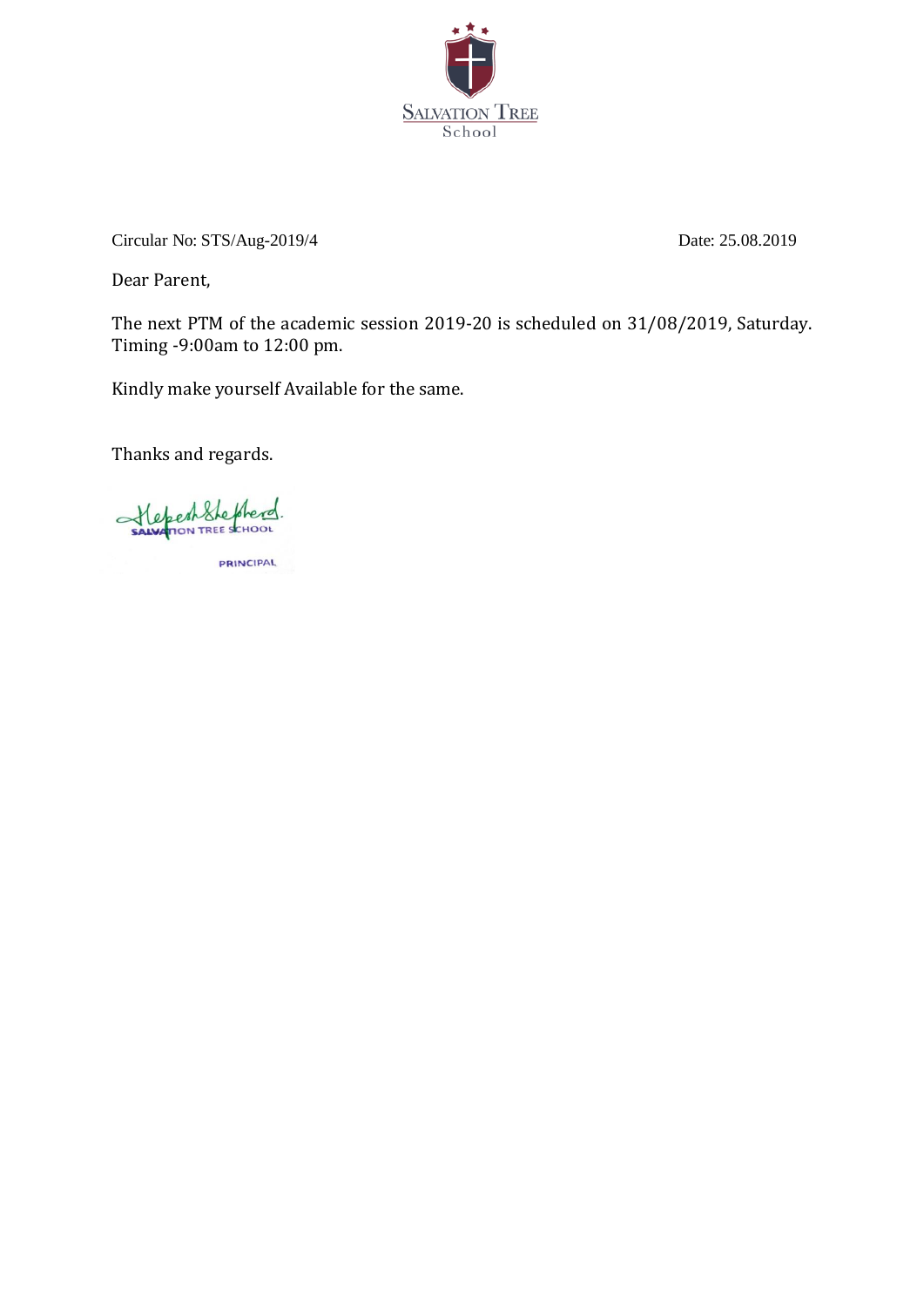

Circular No: STS/Sep-2019/5 Date: 16.09.2019

Dear Parent,

The next PTM of the academic session 2019-20 is scheduled on 21/09/2019, Saturday. Timing -9:00am to 12:00 pm.

Kindly make yourself Available for the same.

Thanks and regards.

Stepenshepherd.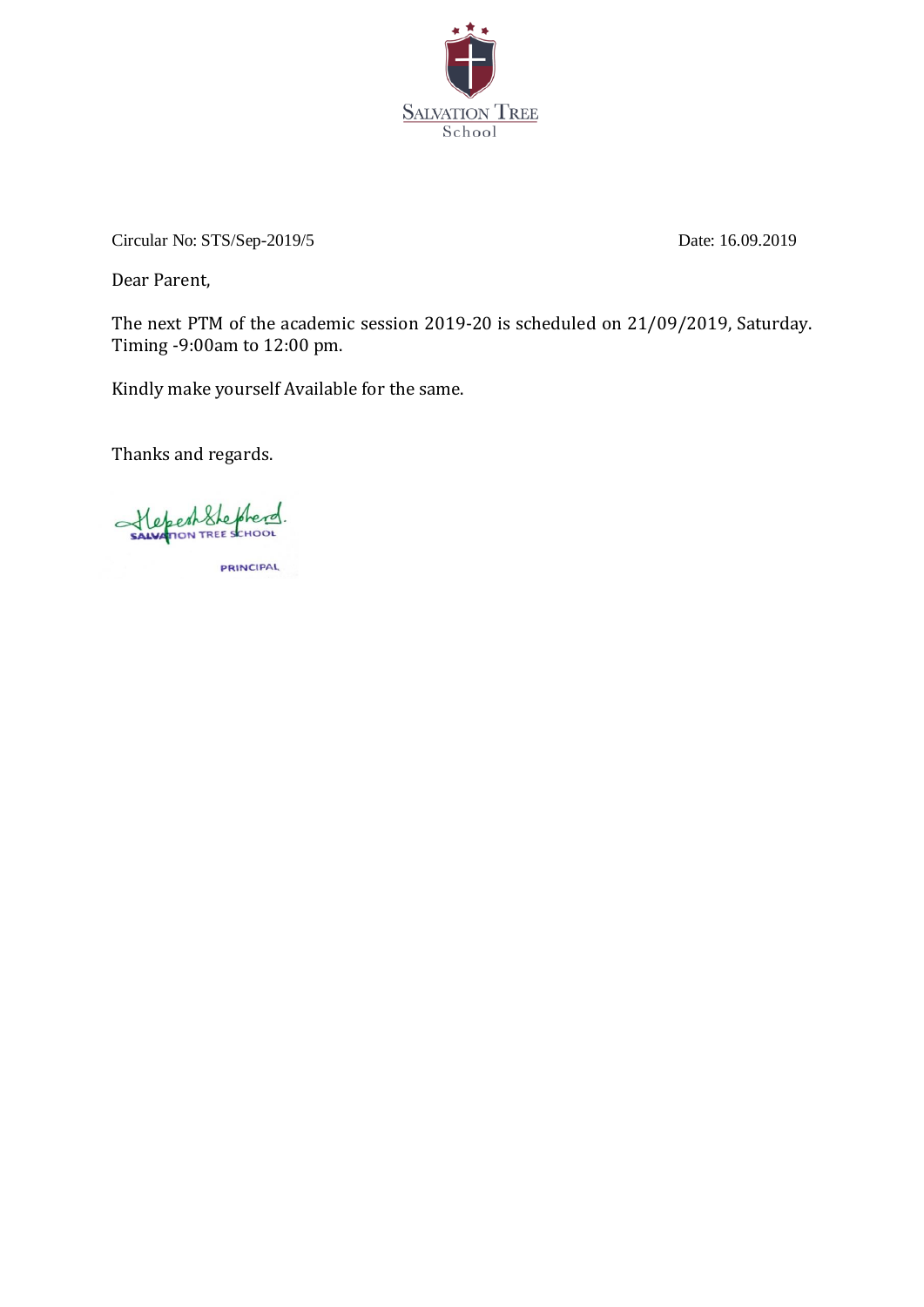

Circular No: STS/2019/6 Date: 02.10.2019

Dear Parent,

The school shall remain closed on 07 Oct, 2019 (Monday) on account of Ram Navmi and 08 Oct, 2019 (Tuesday) on account of Vijay Dashmi.

Helpert Stephend.

**PRINCIPAL**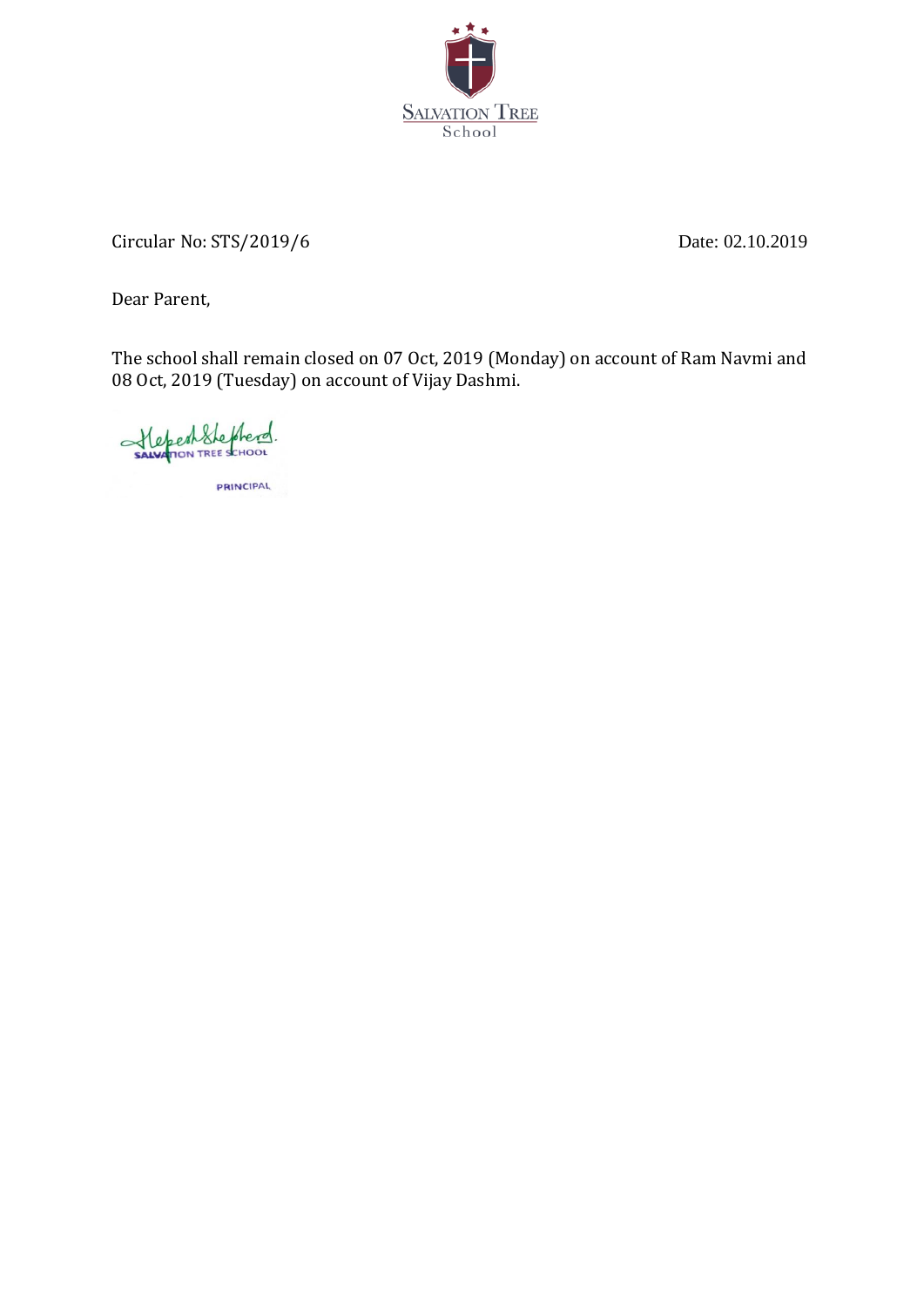

Circular No: STS/2019/7 Date: 25.10.2019

Dear Parent,

The school shall remain closed from 28 Oct, 2019 to 30 Oct, 2019 on account of Deepawali the Festival of Light.

Stepent Shepherd. **PRINCIPAL**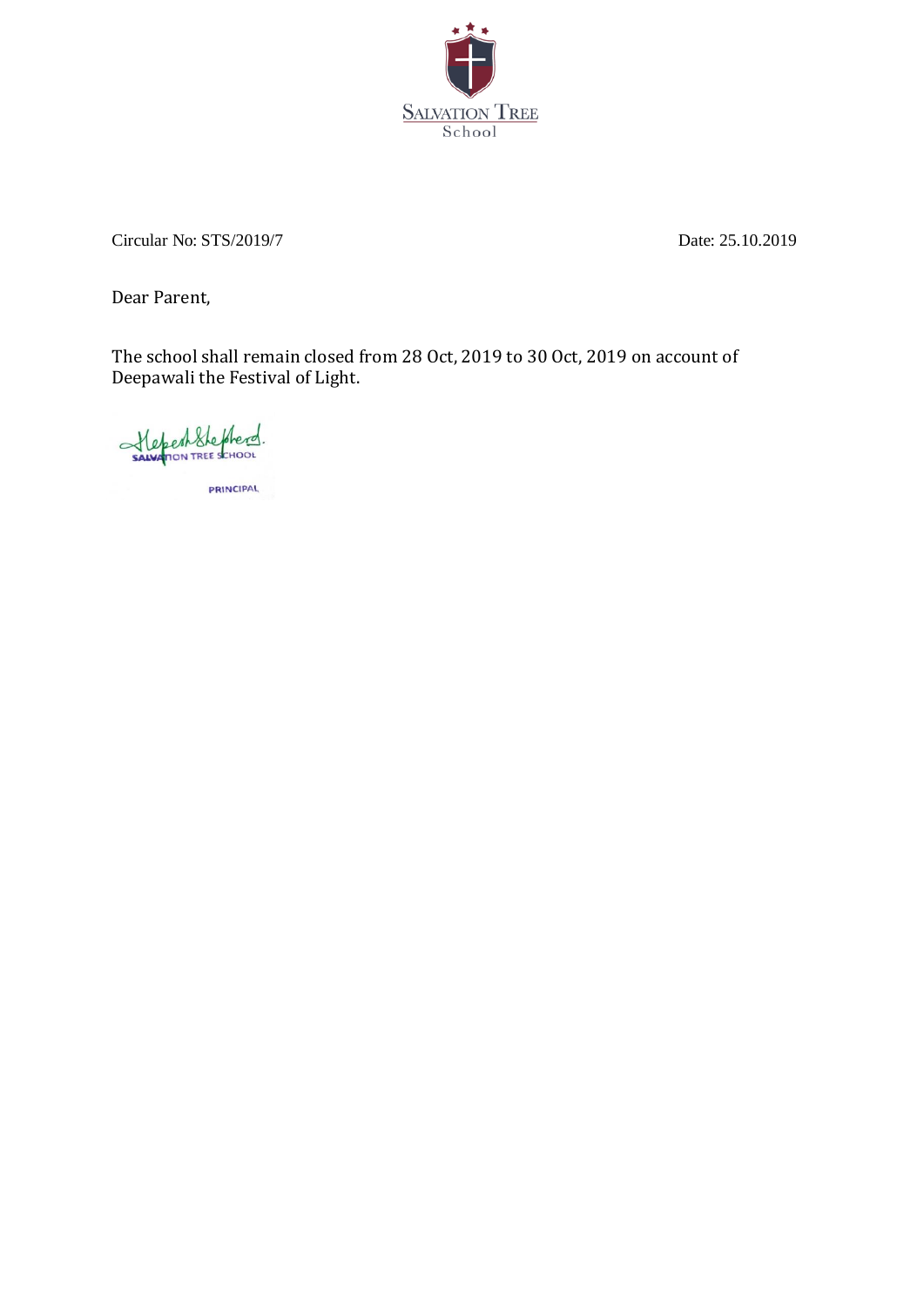

Circular No: STS/2019/8 Date: 11.11.2019

Dear Parent,

There shall be a holiday tomorrow i.e 12/11/2019, Tuesday on account of Guru Parv.

StepenShepherd. **PRINCIPAL**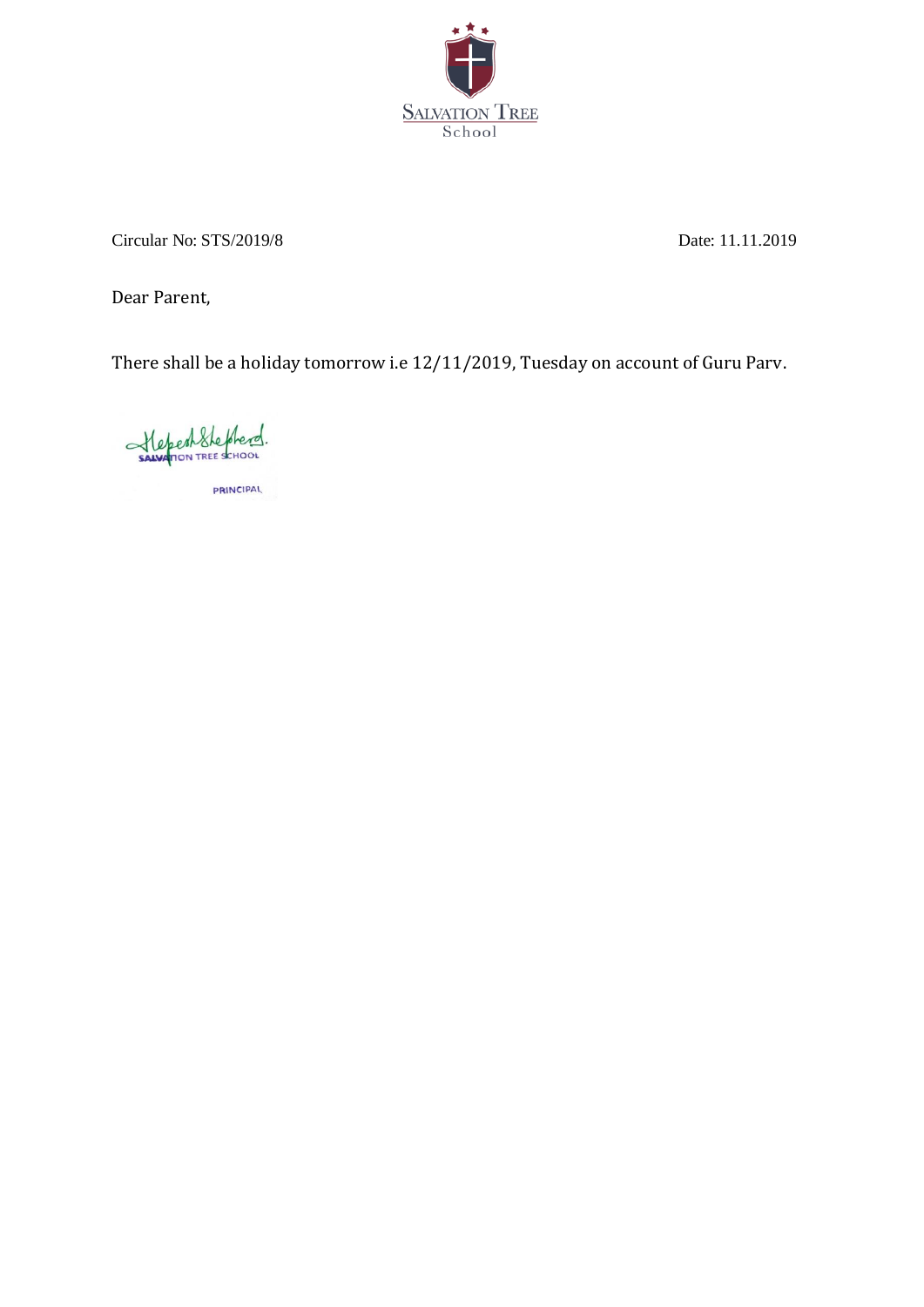

Circular No: STS/2020/11 Date: 12.01.2020

Dear Parent,

There shall be a holiday tomorrow i.e 14/01/2020, Wednesday on account of Makar Sankranti.

StepenShepherd. **PRINCIPAL**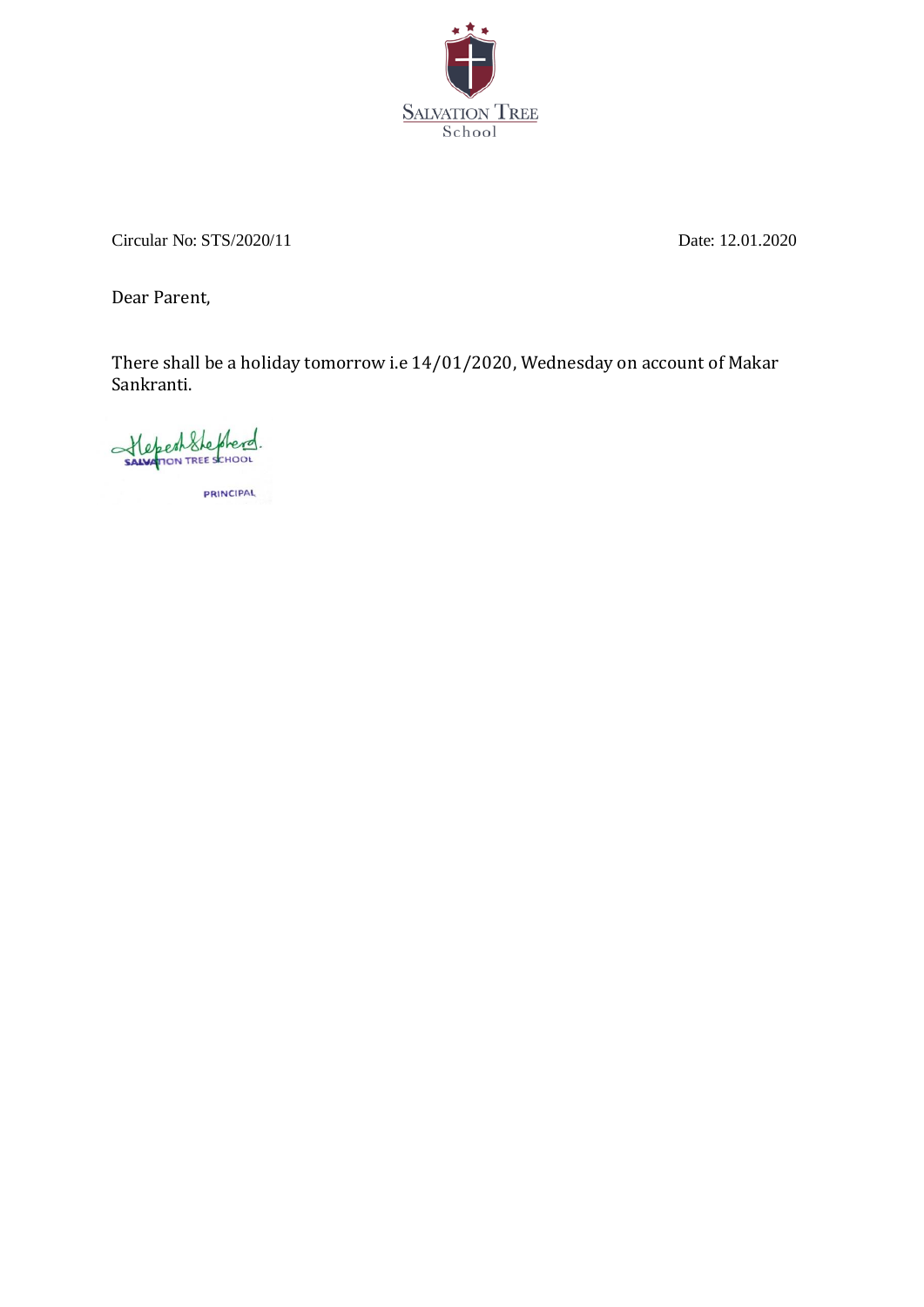

Circular No: STS/2019/10 Date: 21.12.2019

Dear Parent,

There shall be a holiday tomorrow i.e 25/12/2019, Tuesday on account of Christmas.

Sawfron TREE SCHOOL